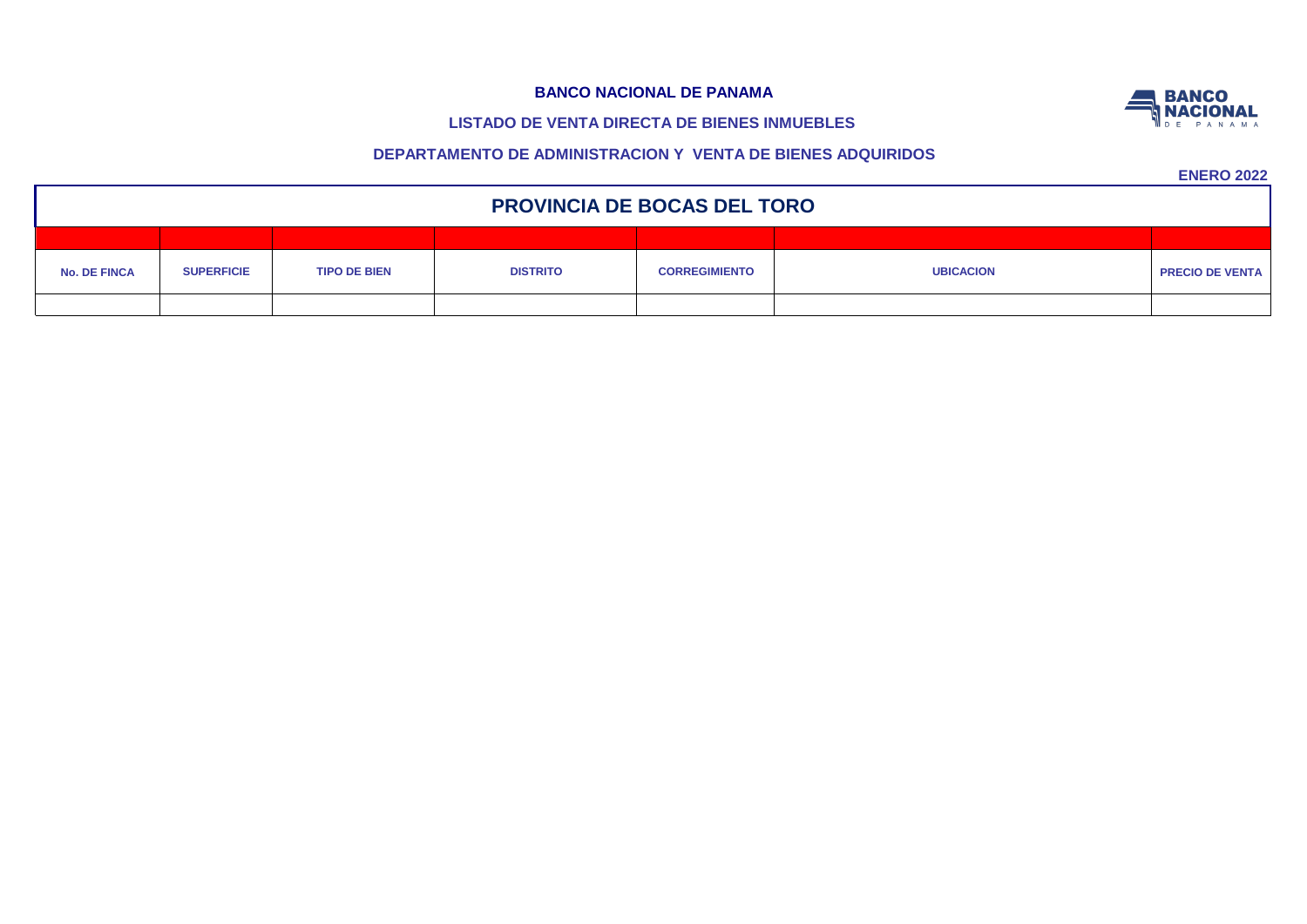# **LISTADO DE VENTA DIRECTA DE BIENES INMUEBLES**

# **DEPARTAMENTO DE ADMINISTRACION Y VENTA DE BIENES ADQUIRIDOS**



| <b>PROVINCIA DE COCLE</b> |                   |                     |                 |                      |                                                                                                                                                                           |                                  |  |  |
|---------------------------|-------------------|---------------------|-----------------|----------------------|---------------------------------------------------------------------------------------------------------------------------------------------------------------------------|----------------------------------|--|--|
| <b>No. DE FINCA</b>       | <b>SUPERFICIE</b> | <b>TIPO DE BIEN</b> | <b>DISTRITO</b> | <b>CORREGIMIENTO</b> | <b>UBICACION</b>                                                                                                                                                          | <b>PRECIO DE</b><br><b>VENTA</b> |  |  |
| 20-025909                 | 355.65 M2         | CASA                | AGUADULCE       | <b>AGUADULCE</b>     | URBANIZACIÓN VILLA DEL SOL, CARRETERA INTERAMERICANA,<br>FRENTE AL JARDÍN SANTA LUCIA, AVENIDA DE LAS AMACAS Y CALLE<br>SEGUNDA, LOTE 107, DISTRITO DE AGUADULCE. (4R,2B) | 71.730.00                        |  |  |
| 20-328147                 | 202.00 M2         | CASA                | AGUADULCE       | <b>AGUADULCE</b>     | RESIDENCIAL VILLA BELEN, CALLE PRIMERA, LOTE 10,<br>CORREGIMIENTO CABECERA DE AGUADULCE (2R,1B).                                                                          | 13.600.55                        |  |  |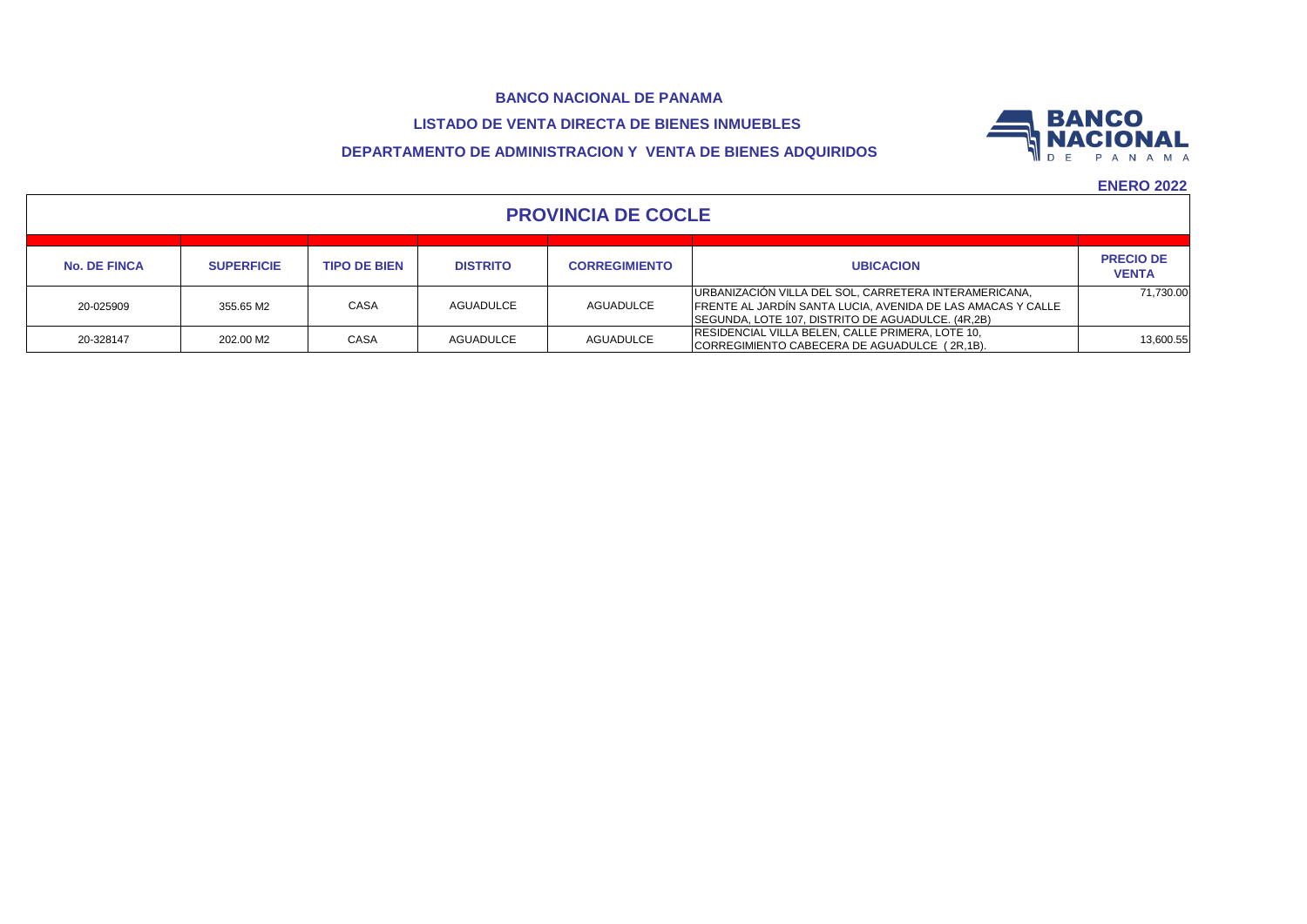#### **BANCO NACIONAL DE PANAMA LISTADO DE VENTA DIRECTA DE BIENES INMUEBLES DEPARTAMENTO DE ADMINISTRACION Y VENTA DE BIENES ADQUIRIDOS**



| <b>PROVINCIA DE COLON</b> |                   |                     |                 |                      |                                                                                                                                                     |                        |  |  |  |  |
|---------------------------|-------------------|---------------------|-----------------|----------------------|-----------------------------------------------------------------------------------------------------------------------------------------------------|------------------------|--|--|--|--|
| <b>No. DE FINCA</b>       | <b>SUPERFICIE</b> | <b>TIPO DE BIEN</b> | <b>DISTRITO</b> | <b>CORREGIMIENTO</b> | <b>UBICACION</b>                                                                                                                                    | <b>PRECIO DE VENTA</b> |  |  |  |  |
| 30-0004006                | 800.00 M2         | <b>TERRENO</b>      | COLON           | <b>BUENA VISTA</b>   | UBICADA EN BUENA VISTA, ENTRANDO POR LA ESTACION DE<br>POLICIA, SOBRE LA VIA, DESPUES DE PASAR LA PRIMERA<br>INTERSECCION, 4TO, LOTE A MANO DERECHA | 32,000.00              |  |  |  |  |
| 30-013090                 | 418.95 M2         | CASA                | COLON           | <b>CRISTOBAL</b>     | URBANIZACION NUEVA PRIMAVERA, CALLE VEREDA CLAVELES,<br>CASA N° 48, CORREGIMIENTO DE CRISTOBAL, DISTRITO DE<br>COLON. (4R,3B)                       | 100.000.00             |  |  |  |  |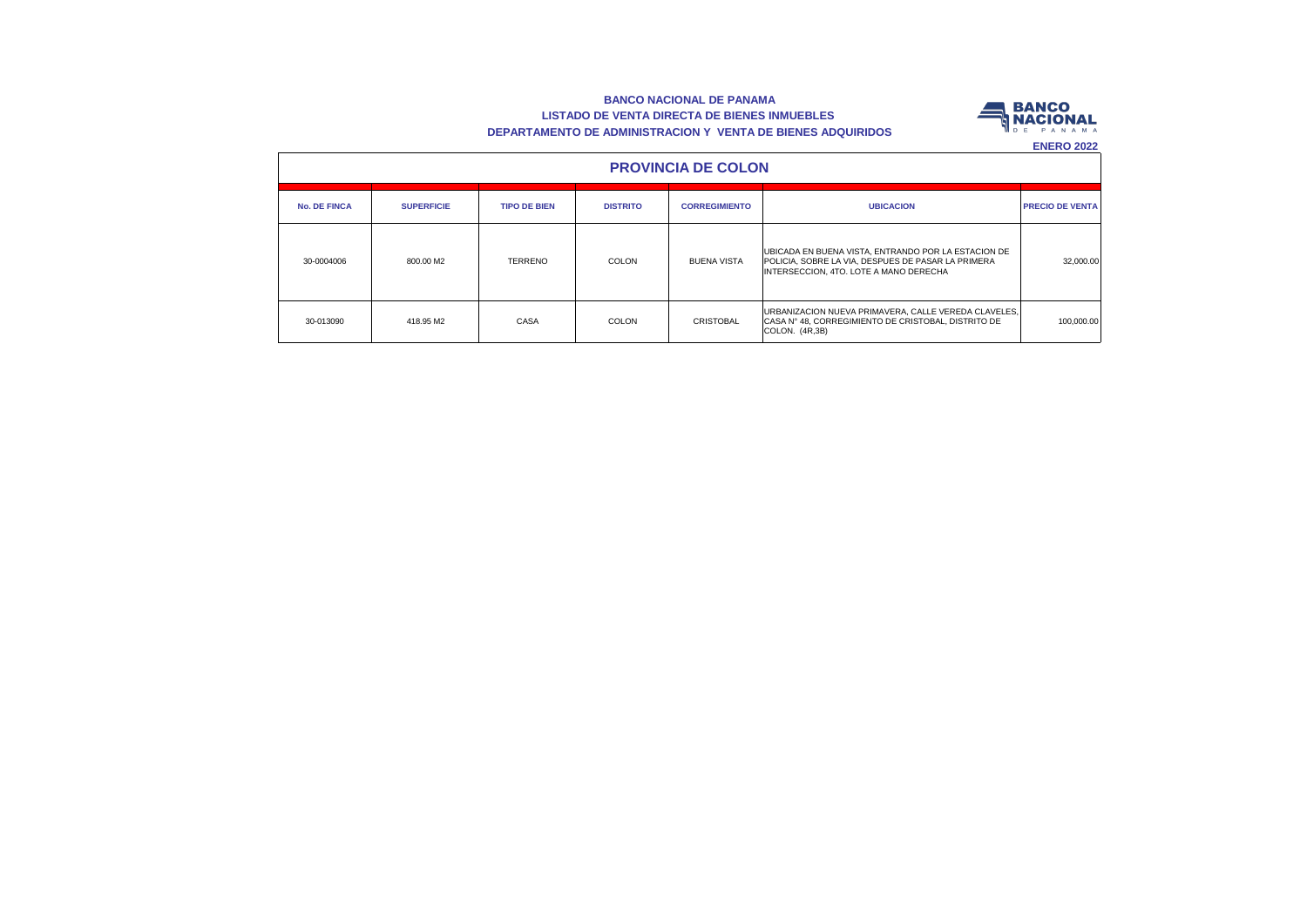#### **LISTADO DE VENTA DIRECTA DE BIENES INMUEBLES**



## **DEPARTAMENTO DE ADMINISTRACION Y VENTA DE BIENES ADQUIRIDOS**

| <b>PROVINCIA DE CHIRIQUI</b> |                                           |                                       |                     |                                                                                                                                                                                  |                                                                                                                                                                                                                       |                        |  |  |  |
|------------------------------|-------------------------------------------|---------------------------------------|---------------------|----------------------------------------------------------------------------------------------------------------------------------------------------------------------------------|-----------------------------------------------------------------------------------------------------------------------------------------------------------------------------------------------------------------------|------------------------|--|--|--|
| <b>No. DE FINCA</b>          | <b>SUPERFICIE</b>                         | <b>TIPO DE BIEN</b>                   | <b>DISTRITO</b>     | <b>CORREGIMIENTO</b>                                                                                                                                                             | <b>UBICACION</b>                                                                                                                                                                                                      | <b>PRECIO DE VENTA</b> |  |  |  |
| 2 ha 554.08 M2<br>40-021110  | <b>TERRENO Y BIENES</b><br>MUEBLES-EQUIPO |                                       |                     | EN LA SERVIDUMBRE DE TIERRA HACIA EL SECTOR DE GUARUMAL.<br>APROXIMADAMENTE A 50 METROS DE LA CARRETERA DAVID-SANTO<br>TOMÁS Y A 12.5 KM DE LA CIUDAD DE DAVID, CORREGIMIENTO DE | 564,060.00                                                                                                                                                                                                            |                        |  |  |  |
|                              |                                           | DEL MOLINO DE<br><b>ARROZ</b>         | ALANJE              | QUERÉVALO                                                                                                                                                                        | QUERÉVALO, DISTRITO DE ALANJE. NOTA ACLARATORIA: TANTO LA<br>FINCA COMO LAS INSTALACIONES Y EQUIPOS DEL MOLINO SE<br>VENDEN JUNTOS Y LA CONSIGNACION DEL 5% DEBE SER<br>PRESENTADA DE FORMA INDIVIDUAL (DOS CHEQUES). | 984,595.00             |  |  |  |
| 40-034397                    | 171 HA + 4.452.17 M2                      | <b>TERRENO</b>                        | <b>SAN LORENZO</b>  | <b>BOCA DEL MONTE</b>                                                                                                                                                            | SOBRE LA CARRETERA INTERAMERICANA. EN EL SECTOR DE LAS VUELTAS<br>EN BOCA DEL MONTE, A UNOS 24 KM DE LA CIUDAD DE DAVID Y A 10 KM DEL<br>AL ENTRADA DE BOCA CHICA.                                                    | 1,140,000.00           |  |  |  |
| 40-050462                    | 3.673.18 M2                               | 2 CABAÑAS Y LOCAL<br><b>COMERCIAL</b> | <b>RENACIMIENTO</b> | <b>RIO SERENO</b>                                                                                                                                                                | CARRETERA HACIA MIRAFLORES, DESPUES DEL CENTRO TURISTICO RIO<br>SERENO, SECTOR DE LOS LAGOS. (2R, 2B C/U) LOCAL COMERCIAL(1B)                                                                                         | 78,000.00              |  |  |  |
| 40-061698                    | 450.00 M2                                 | CASA                                  | <b>DOLEGA</b>       | LOS ALGARROBOS                                                                                                                                                                   | URBANIZACION NUEVO HORIZONTE, PRIMERA ENTRADA A LA DERECHA,<br>SOBRE LA AVENIDA A. LOTE No. 21, OCTAVA CASA A MANO DE DERECHA,<br><b>DISTRITO DE DOLEGA.</b>                                                          | 47,855.00              |  |  |  |
| 40-070743                    | 1 HA+3,588.43                             | <b>TERRENO</b>                        | <b>BOQUETE</b>      | <b>BOQUETE</b>                                                                                                                                                                   | LA ESTRELLA, CAMINO A LAS INSTALACIONES DE TOLEDANO, ENTRANDO POR<br>SERVIDUMBRE PRIVADA, CUARTA ENTRADA AL LADO DEL LETRERO DE<br>STELA'S RALTY SERVICES, CORREGIMIENTO Y DISTRITO DE BOQUETE.                       | 108,700.00             |  |  |  |
| 40-071011                    | 5.642.46 M2                               | <b>TERRENO</b>                        | <b>BOQUETE</b>      | <b>BOQUETE</b>                                                                                                                                                                   | LAS TRANCAS, A 200 MTS, APROXIDAMENTE DE LA ENTRADA DE BRAZOS DE<br>COCHEA, EN LA VIA DAVID BOQUETE,                                                                                                                  | 158.000.00             |  |  |  |
| 40-409709                    | <b>15 HA</b>                              | <b>TERRENO</b>                        | <b>SAN LORENZO</b>  | <b>HORCONCITO</b>                                                                                                                                                                | HORCONCITO, TOMANDO EL CAMINO VIA BOCA CHICA A.73 KM, SE GIRA A LA<br>IZQUIERDA CAMINO A PLAYA HERMOSA, A 1.97KM A MANO DERECHA, SE<br><b>ENCUENTRA LA PROPIEDAD.</b>                                                 | 135,000.00             |  |  |  |
| 40-30148906                  | 1 HA                                      | <b>TERRENO</b>                        | <b>BUGABA</b>       | LA CONCEPCION                                                                                                                                                                    | LOTE UBICADO FRENTE A LA CARRETERA CONCEPCIÓN VOLCÁN EN EL<br>LUGAR CONOCIDO COMO SAN VICENTE.                                                                                                                        | 85,000.00              |  |  |  |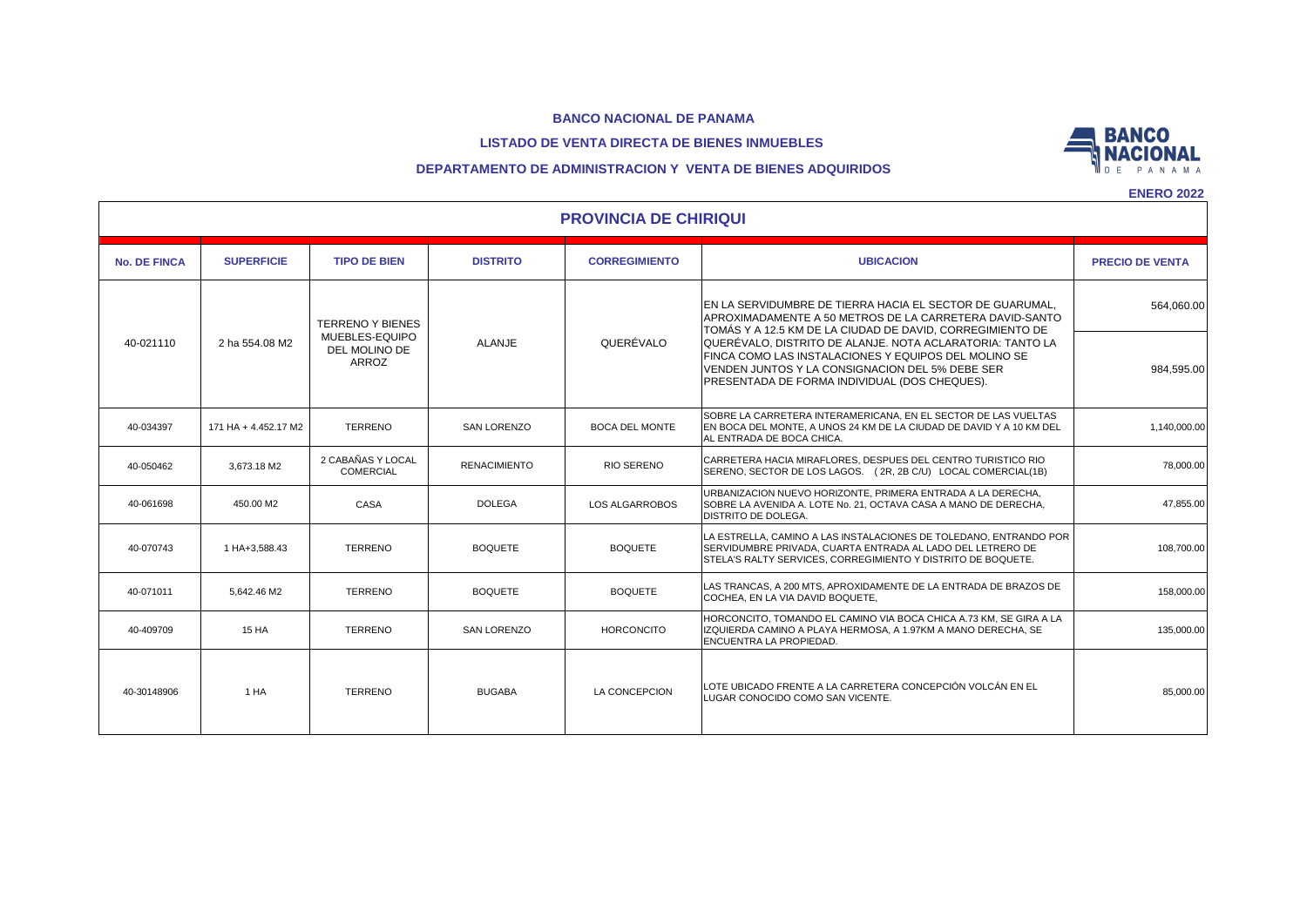# **LISTADO DE VENTA DIRECTA DE BIENES INMUEBLES**





|                     | <b>PROVINCIA DE DARIEN</b> |                     |                  |                         |                                                                                                                                                                                                                                                                                                                                                                                                                                                                                                                                                                                                                                                                      |                        |  |  |  |  |
|---------------------|----------------------------|---------------------|------------------|-------------------------|----------------------------------------------------------------------------------------------------------------------------------------------------------------------------------------------------------------------------------------------------------------------------------------------------------------------------------------------------------------------------------------------------------------------------------------------------------------------------------------------------------------------------------------------------------------------------------------------------------------------------------------------------------------------|------------------------|--|--|--|--|
| <b>No. DE FINCA</b> | <b>SUPERFICIE</b>          | <b>TIPO DE BIEN</b> | <b>DISTRITO</b>  | <b>CORREGIMIENTO</b>    | <b>UBICACION</b>                                                                                                                                                                                                                                                                                                                                                                                                                                                                                                                                                                                                                                                     | <b>PRECIO DE VENTA</b> |  |  |  |  |
| 50-002857           | 61 HAS+9295 M2             | <b>TERRENO</b>      | <b>CHEPIGANA</b> | <b>RIO CONGO ARRIBA</b> | POBLADO DE TORTI POR MEDIO DE LA CARRETERA HACIA PLATANILLA HASTA<br>EL DESVIO HACIA EL SECTOR DE RÍO VENADOARRIBA. SE RECORREN UNOS<br>12.7KM DE ESTE HASTA LA FINCA. NOTA ACLARATORIA: HAY QUE CRUZAR TRES<br>IRÍOS DEL PUNTO HASTA DONDE LLEGA EL CARRO HASTA LA FINCA SE HACE EL<br>RECORRIDO DE 1.0 KM. CAMINANDO O A CABALLO.                                                                                                                                                                                                                                                                                                                                  | 126,955.00             |  |  |  |  |
| 50-316273           | 71 HAS + 5426 M2           | <b>TERRENO</b>      | <b>CHEPIGANA</b> | RIO CONGO               | ÍGLOBO DE TERRENO UBICADO EN LA COMUNIDAD DE TIGRE VIENTO.<br>ENTRANDO POR TORTÍ HASTA LLEGAR AL PUESTO DE SENAFRONT, TOMA A LA<br>IDERECHA POR CAMINO DE PIEDRA SUELTA POR 1:20 HR., HASTA LLEGAR A LA<br>FINCA; LA MISMA ESTA UBICADA A 32.93 KM. DE LA CARRETERA<br>INTERAMERICANA.                                                                                                                                                                                                                                                                                                                                                                               | 157,400.00             |  |  |  |  |
| 50-316619           | 22 HA $+$<br>4.277 M2      | <b>TERRENO</b>      | <b>CHEPIGANA</b> | RIO CONGO               | GLOBO DE TERRENO UBICADO EN LA COMUNIDAD DE TIGRE VIENTO.<br>ENTRANDO POR EL CAMINO DE EUSEBIO A SAN PEDRITO. LUEGO POR UN<br>CAMINO DE SERVICIO A ESTA Y OTRAS FINCAS Y POR COMUNIDAD DE BIENES<br>A TRAVÉS DE LA FINCA 316273, RECORRIENDO 0.68 KM A TRAVÉS DE ESTE.<br>ICOMO REFERENCIA LA FINCA ESTÁ A 1.53 KM DESDE LA ESC. DE TIGRE<br>VIENTO. A 5.23KM DE LA ESC. DE QUEBRADA DE EUSEBIO Y A 12.13 KM DE LA<br>LOCALIDAD DE CUCUNATÍ. LA CARRETERA PANAMERICANA ENTRANDO POR<br>SANTA FÉ ESTÁ A 32.93 KM. LA VENTA SE REALIZA A PRECIO ALZADO DE<br>CONFORMIDAD CON LAS CONSTANCIAS REGISTRALES SEGÚN LO<br>ESTABLECIDO EN EL ARTÍCULO 1241 DEL CÓDIGO CIVIL. | 49,350.00              |  |  |  |  |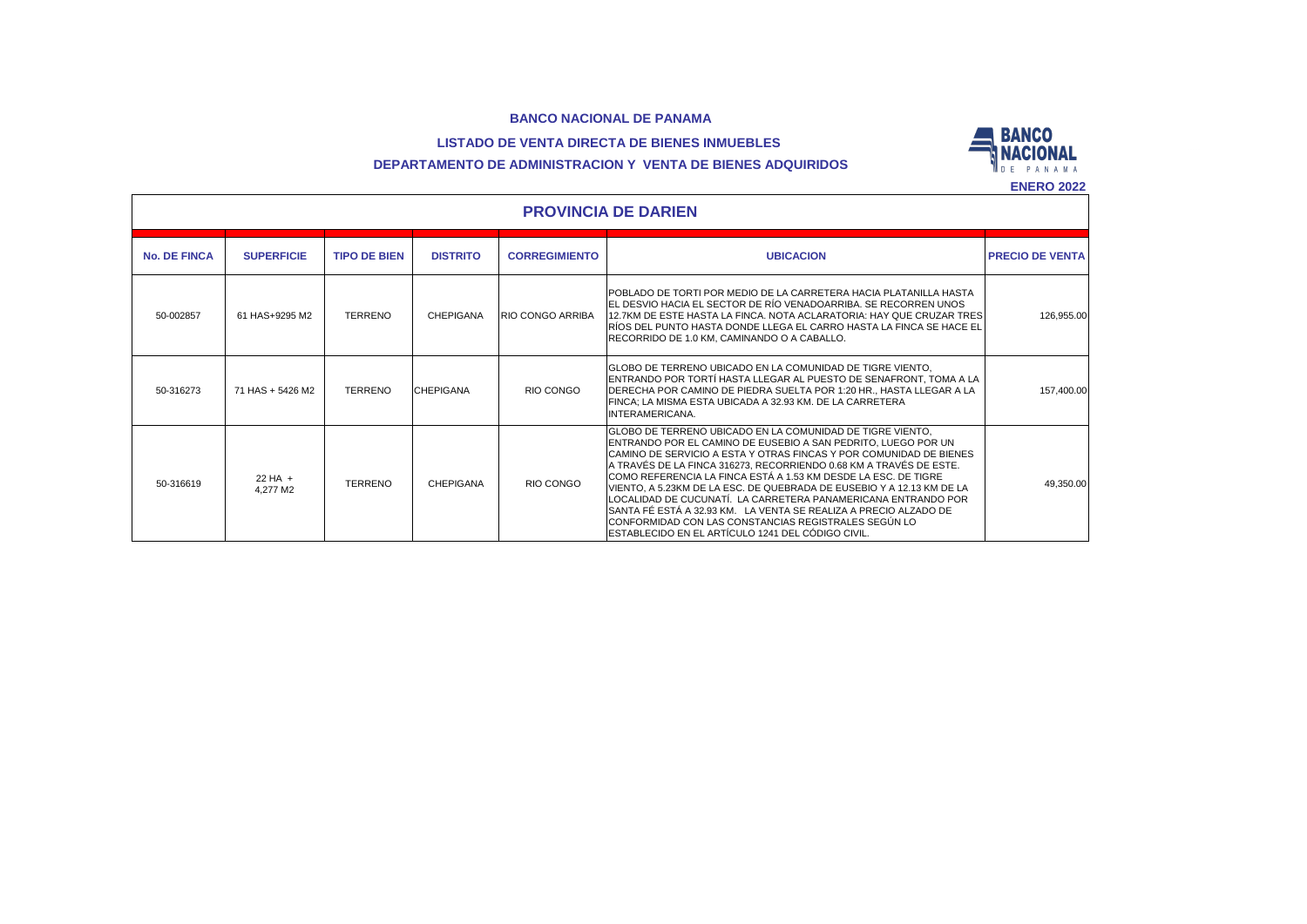#### **BANCO NACIONAL DE PANAMA LISTADO DE VENTA DIRECTA DE BIENES INMUEBLES**



**DEPARTAMENTO DE ADMINISTRACION Y VENTA DE BIENES ADQUIRIDOS**

| <b>PROVINCIA DE HERRERA</b> |                   |                     |                 |                      |                                                                                                                                                                                                                                                                                                            |                                  |  |  |  |
|-----------------------------|-------------------|---------------------|-----------------|----------------------|------------------------------------------------------------------------------------------------------------------------------------------------------------------------------------------------------------------------------------------------------------------------------------------------------------|----------------------------------|--|--|--|
| <b>No. DE FINCA</b>         | <b>SUPERFICIE</b> | <b>TIPO DE BIEN</b> | <b>DISTRITO</b> | <b>CORREGIMIENTO</b> | <b>UBICACION</b>                                                                                                                                                                                                                                                                                           | <b>PRECIO DE</b><br><b>VENTA</b> |  |  |  |
| 60-040120                   | 56 HA + 8223 M2   | <b>TERRENO</b>      | LOS POZOS       | <b>LA PITALOZA</b>   | UBICADO EN EL CHIROTE, SE LLEGA POR CARRETERA DE ASFALTO QUE VA DE MACARACAS A<br>LLANO DE PIEDRA, LUEGO DE LA MESA DE MACARACAS A LA PITALOZA. DE ALLÍ SE TOMA EL<br>CAMINO HACIA EL CHIROTE Y LA FINCA SE ENCUENTRA A UNOS 14 KM A MANO DERECHA.<br>CORREGIMIENTO DE LA PITALOZA. DISTRITO DE LOS POZOS. | 85,250.00                        |  |  |  |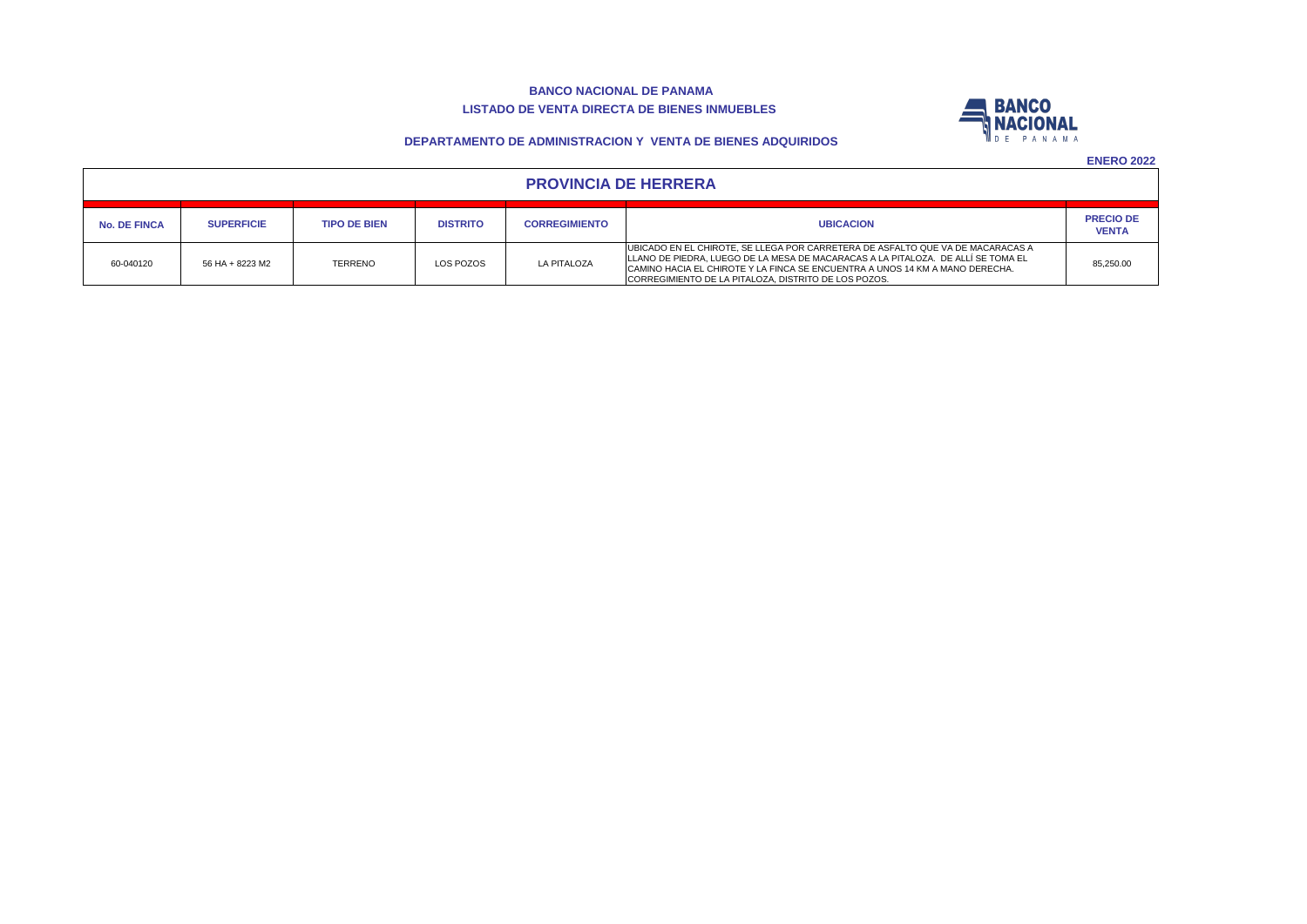# **LISTADO DE VENTA DIRECTA DE BIENES INMUEBLES**



## **DEPARTAMENTO DE ADMINISTRACION Y VENTA DE BIENES ADQUIRIDOS**

| <b>PROVINCIA DE LOS SANTOS</b> |                   |                     |                   |                      |                                                                                                                                                                                                                                                                                                                                     |                        |  |  |  |
|--------------------------------|-------------------|---------------------|-------------------|----------------------|-------------------------------------------------------------------------------------------------------------------------------------------------------------------------------------------------------------------------------------------------------------------------------------------------------------------------------------|------------------------|--|--|--|
| <b>No. DE FINCA</b>            | <b>SUPERFICIE</b> | <b>TIPO DE BIEN</b> | <b>DISTRITO</b>   | <b>CORREGIMIENTO</b> | <b>UBICACION</b>                                                                                                                                                                                                                                                                                                                    | <b>PRECIO DE VENTA</b> |  |  |  |
| 70-028137                      | 7 HAS + 9.263 M2  | <b>TERRENO</b>      | <b>TONOSI</b>     | <b>TONOSI</b>        | UBICADA EN TONOSI (CABECERA), POR CARRETERA QUE CONDUCE A GUANICO,<br><b>PASANDO LA TERMINAL DE TRANSPORTE DE TONOSI SE RECORREN UNOS 400</b><br>METROS APROXIMADOS, DISTRITO DE TONOSÍ, CORREGIMIENTO DE TONOSÍ.                                                                                                                   | 79.263.00              |  |  |  |
| 70-026746                      | 8 has+2001 M2     | <b>TERRENO</b>      | <b>TONOSI</b>     | <b>TONOSI</b>        | UBICADA EN TONOSI (CABECERA), POR CARRETERA QUE CONDUCE A GUANICO,<br>PASANDO LA TERMINAL DE TRANSPORTE DE TONOSI SE RECORREN UNOS 400<br>METROS APROXIMADOS, DISTRITO DE TONOSÍ, CORREGIMIENTO DE TONOSÍ.                                                                                                                          | 82,001.00              |  |  |  |
| 70-0434323                     | 59 HAS+31563 M2   | <b>TERRENO</b>      | <b>TONOSI</b>     | EL CORTEZO           | UBICADA EN EL LUGAR DENOMINADO EL MARROQUIN DE EL CORTEZO.<br><b>PARTIENDO DEL LUGAR CONOCIDO COMO LAS VIDAS. SE RECORREN 12</b><br>IKILOMETRO APROXIMADAMENTE. UBICANDO LA FINCA A MANO DERECHA.<br>DISTRITO DE TONOSI.NOTA: ESTA FINCA SON DE DIFICIL ACCESO Y PARA LA<br>TEMPORADA DE INVIERNO SOLO SE PUEDE INGRESAR A CABALLO. | 88.973.00              |  |  |  |
| 70-379266                      | 23 HAS + 9.807 m2 | <b>TERRENO</b>      | <b>LAS TABLAS</b> | <b>BAYANO</b>        | UBICADA EN EL SECTOR CONOCIDO COMO EL SILENCIO DE BAYANO.<br>APROXIMADAMENTE A 16 KMS DE BAYANO, POR EL CAMINO QUE CONDUCE A<br>QUEBRADA GRANDE Y TABOGA A OLIVITA. DISTRITO DE LAS TABLAS.<br>CORREGIMIENTO BAYANO.                                                                                                                | 43,166.00              |  |  |  |
| 70-045405                      | 145 HAS+9847 M2   | <b>TERRENO</b>      | <b>TONOSI</b>     | EL CORTEZO           | IUBICADA EN EL LUGAR DENOMINADO EL MARROQUIN DE EL CORTEZO.<br><b>PARTIENDO DEL LUGAR CONOCIDO COMO LAS VIDAS, SE RECORREN 12</b><br>KILOMETRO APROXIMADAMENTE, UBICANDO LA FINCA A MANO DERECHA,<br><b>DISTRITO DE TONOSI.</b>                                                                                                     | 145,990.00             |  |  |  |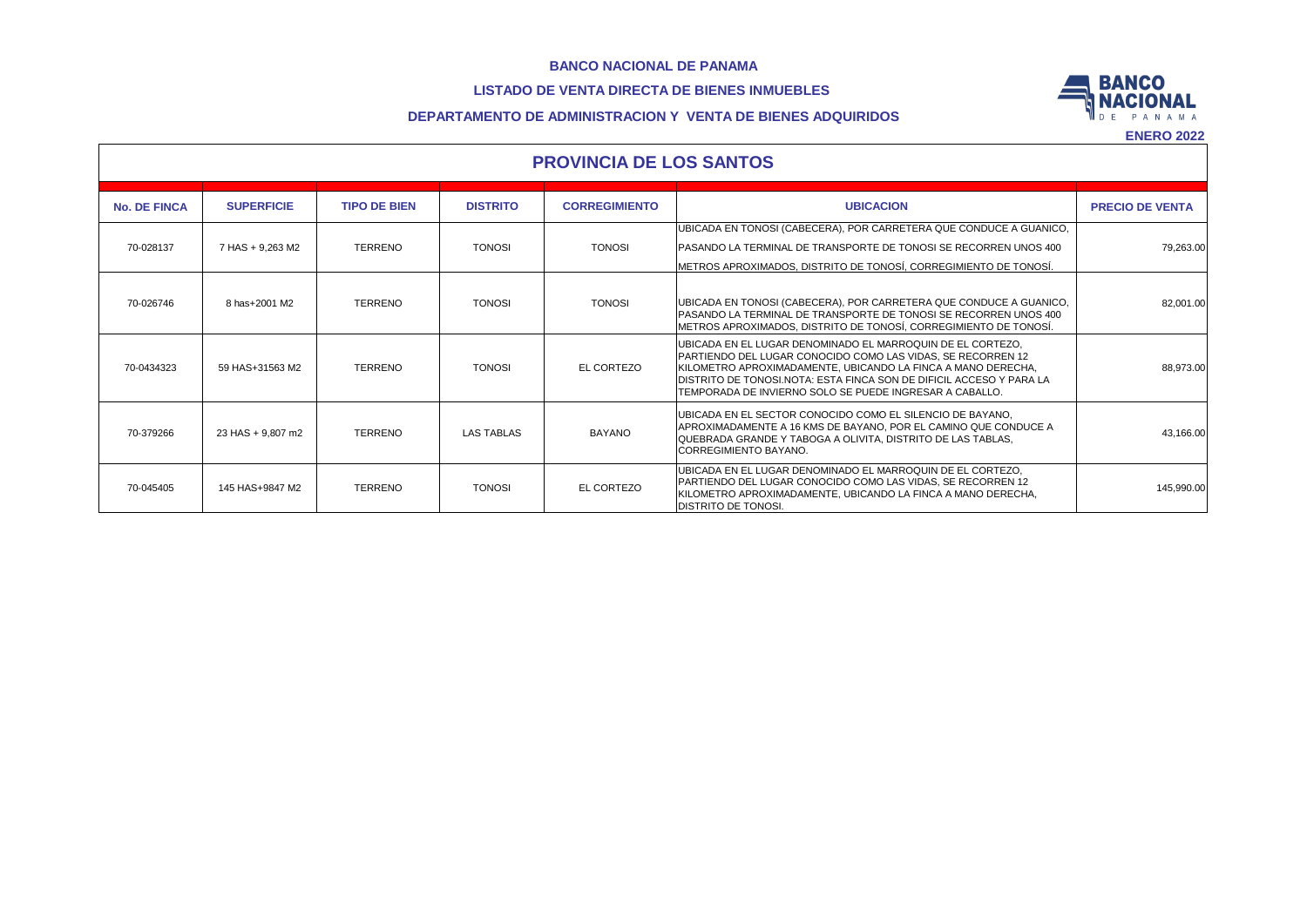# **LISTADO DE VENTA DIRECTA DE BIENES INMUEBLES**



**ENERO 2022**

**BANCO NACIONAL** 

| <b>PROVINCIA DE PANAMA</b> |                     |                     |                 |                      |                                                                                                                                                                                                                                                                                                                |                        |  |  |  |
|----------------------------|---------------------|---------------------|-----------------|----------------------|----------------------------------------------------------------------------------------------------------------------------------------------------------------------------------------------------------------------------------------------------------------------------------------------------------------|------------------------|--|--|--|
|                            |                     |                     |                 |                      |                                                                                                                                                                                                                                                                                                                |                        |  |  |  |
| <b>No. DE FINCA</b>        | <b>SUPERFICIE</b>   | <b>TIPO DE BIEN</b> | <b>DISTRITO</b> | <b>CORREGIMIENTO</b> | <b>UBICACION</b>                                                                                                                                                                                                                                                                                               | <b>PRECIO DE VENTA</b> |  |  |  |
| 80-031223                  | 147.07 M2           | PH                  | <b>PANAMA</b>   | <b>BELLA VISTA</b>   | UBICADO EN LA CALLE ENRIQUE GEENZIER A UNOS 150.00 M DE LA<br>INTERSECCION CON LA CALLE EUSEBIO A. MORALES. SECTOR_EL<br>CANGREJO, CALLE 49 A, P.H. EL REY. (3R, 2B)                                                                                                                                           | 200,000.00             |  |  |  |
| 80-045400                  | 140.00 M2           | LOCAL COMERCIAL     | <b>PANAMA</b>   | PUEBLO NUEVO         | LOCAL No. 29 PLAZA COMERCIAL SAN FERNANDO, CONTIGUO AL EDIFICIO<br>DE LOS CONSULTORIOS SAN FERNANDO, ANTIGUO SALON DE BELLEZA<br>JARVIS, 1º ALTO, SOBRE EL BANCO NACIONAL DE PANAMA,<br>CORREGIMIENTO DE PUEBLO NUEVO, DISTRITO DE PANAMÁ.                                                                     | 225,000.00             |  |  |  |
| 80-090360                  | 109.58 M2           | CASA                | <b>PANAMA</b>   | <b>PACORA</b>        | SECTOR DE PACORA, URBANIZACION MIRADOR DEL BOSQUE, CIUDAD<br>SANTA FE. PH 40 EINTEIN. CALLE PRINCIPAL. CASA NO. 21 (3R. 1 1/2B)                                                                                                                                                                                | 60,000.00              |  |  |  |
| 80-216167                  | 1,048.88 M2         | <b>TERRENO</b>      | CHEPO           | EL LLANO             | POBLADO TRES QUEBRADAS, SECTOR DE CAÑITAS, A 15.3 KMS DE LA<br>CARRETERA INTERAMERICANA, CORREGIMIENTO DE EL LLANO, DISTRITO<br>DE CHEPO.                                                                                                                                                                      | 8,500.00               |  |  |  |
| 80-243996                  | 418.17 M2           | CASA/GALERA         | <b>PANAMA</b>   | <b>TOCUMEN</b>       | URBANIZACION ALTTOS DE VILLA MARTA, IDENTIFICADO CON EL NO. DE<br>LOTE K-20, CALLE TERCERA, (1R, 1 B)                                                                                                                                                                                                          | 85,000.00              |  |  |  |
| 80-303009                  | 150 HAS+5.829.00 M2 | <b>TERRENO</b>      | CHEPO           | <b>TORTI</b>         | UBICADA EN TORTI ARRIBA. A 1.8 KM. DE LA CARRETERA INTERAMERICANA<br>HASTA LA PROPIEDAD DE LA FLIA. NUÑEZ. NOTA ACLARATORIA:<br>ACTUALMENTE NO SE CUENTA CON ACCESO DIRECTO AL PREDIO, EL<br>CUAL SE HACE POR MEDIO DE LA PROPIEDAD DE LA FLIA. NUÑEZ: DESDE<br>ESE PUNTO SE RECORRE 3 KM. HASTA LA PROPIEDAD. | 414,100.00             |  |  |  |
| 80-352449                  | 150.23 M2           | CASA                | <b>CHORRERA</b> | PUERTO CAIMITO       | URBANIZACION BRISA MAR, 2DA ETAPA, TERCERA CALLE A MANO<br>IZQUIERDA, 4TA CASA A MANO DERECHA, CASA Nº 334. (2R,1B)                                                                                                                                                                                            | 35,000.00              |  |  |  |
| 80-402772                  | 75.90 M2            | CASA                | <b>PANAMA</b>   | <b>PACORA</b>        | RESIDENCIAL P.H. BRISAS DEL MIRADOR 1. CIUDAD SANTA FE. CALLE 11<br>IXORA, CASA NO.5, DISTRITO DE PANAMÁ, (2R. 1B)                                                                                                                                                                                             | 39,900.00              |  |  |  |